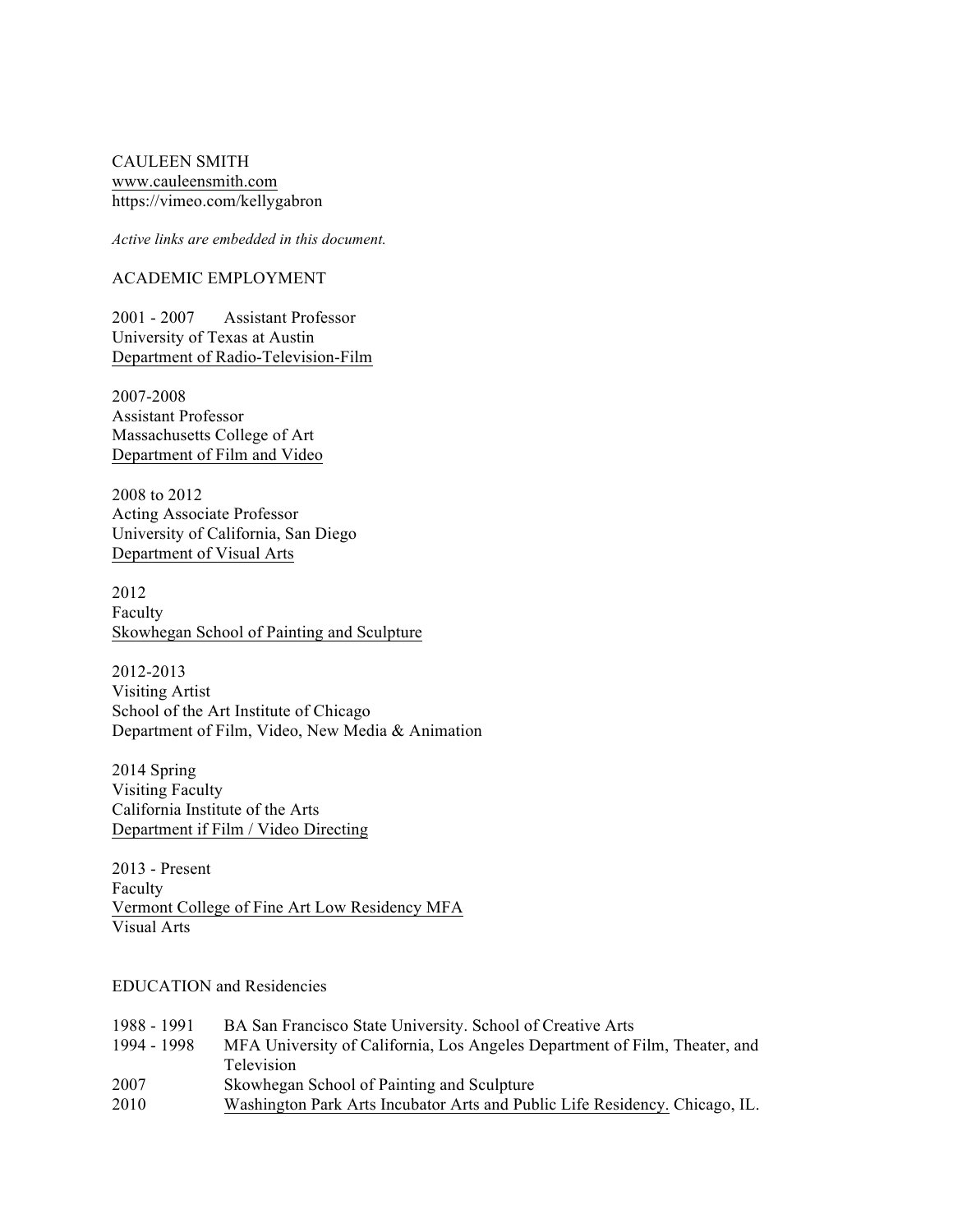| 2014 | Urban Video Project at Light Works. Syracuse, NY |  |  |  |
|------|--------------------------------------------------|--|--|--|
|      |                                                  |  |  |  |

Robert Rauschenberg Residency, Captiva Island, Florida.

### VIDEO / FILMOGRAPHY

- Wall Doc
- Daily Rains
- Chronicles of a Lying Spirit by Kelly Gabron
- 1992/3 Memory Poison Bones
- Sapphire Tape #1: The Message
- White Suit
- drylongso
- The Changing Same
- The Green Dress
- The Carbonist School Study Hall
- Dark Matter and Postcard
- I Want To See My Skirt
- (Afro)Galactic Postcards From M94
- Right Hand Only Left Hand Lonely
- Nebulae Austin
- NTSC
- Entitled
- The Fullness of Time
- Remote Viewing
- Elsewhere
- The Name You Can Trust For Good Clean Family Fun
- Sine At The Canyon, Sine At The See By Kelly Gabron
- T Minus Two
- Black And Blue Over You
- The Grid
- The Vanishing
- Glossolalia 3.0
- Glossolalia 7.0
- 10-12 The Way Out is the Way Two
- Song for Earth & Folk
- H-E-L-L-O
- The Depth Procession Document
- Crow Requiem
- Lessons in Semaphore

#### AUDIO+VISUAL+PERFORMANCE

2010- 2013 Solar Flare Arkestral Marching Band #1 On-site flashmob: Rich South High School Marching Band at Chinatown Square #2 On-site flashmob: LGBT Lakeside Pride Marching Band at Hilliard Homes #4 On-site flashmob: South Shore Drill Team at Museum of Contemporary At Chicago #5 On-site flashmob: Rich South High School Marching Band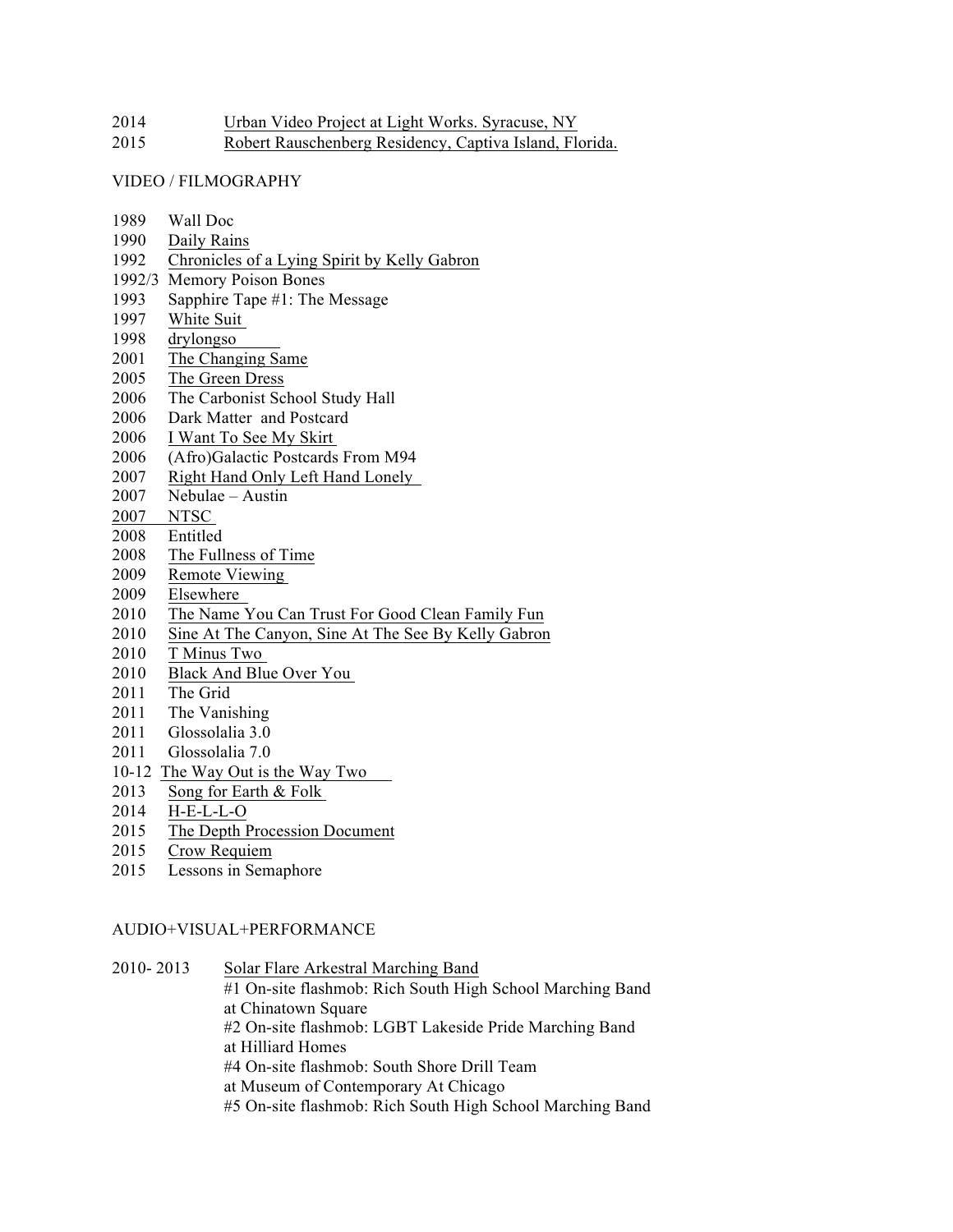|           | at Chicago EL Garfield Green Line Stop.                                                                                                                                                                                                                                                |
|-----------|----------------------------------------------------------------------------------------------------------------------------------------------------------------------------------------------------------------------------------------------------------------------------------------|
| 2011      | Findings #1: Evidence of Synesthesia and the Exploration<br>of Visual Materiality in the Creative Practice of Sun Ra<br>Eighty $35$ mm slides + Tuning Forks                                                                                                                           |
|           | Solar Flare Arkestral Marching Band #3 On-site flashmob<br>Rich South High School Marching Band at Meatpacking District                                                                                                                                                                |
| 2012-2015 | Black Utopia LP a cauleen smith movie: 800 35mm Slides + Double 12"Vinyl LP<br>* Threewalls. Chicago, IL<br>* Washington park Arts Incubator, Chicago, IL.<br>* Roy and Edna Disney CalArts Theater (REDCAT) Los Angeles, CA.<br>* Aurora Picture Show & Project Row House Houston, TX |
| 2013      | Station To Station. Doug Aiken.                                                                                                                                                                                                                                                        |

Rich South High School Marching Band at Union Station, Chicago, IL.

# SOLO SHOWS

- I Want To See My Skirt. Commissioned by Fluent~Collaborative testsite. Austin, TX.
- Right Hand Only Left Hand Lonely 3 Walls, San Antonio, Texas.
- Nebulae, MASS Gallery,TX. Department of Engineering University of Texas at Austin.
- NTSC, Women & Their Work Gallery, Austin, Texas.
- The Fullness Of Time, The Kitchen. NYC.
- Remote Viewing and Other Ways of Seeing, The Kitchen. NYC.
- MCA Screen: Cauleen Smith: A Seed is a Star, Museum of Contemporary Art, Chicago.
- The Journeyman. Threewalls. Chicago, IL.
- 17, Hyde Park Art Center. Chicago, IL.
- Space Station Rainbow Ihnfinity. The McKinney Ave Contemporary, Dallas Biennial
- Ivory Anthropologie. Corbett vs Dempsey, Chicago, IL.
- Flash: Cauleen Smith, Crow Requiem. California Museum of Photography.
- SOLO SCREENINGS abridged
- San Francisco Cinemateque.
- Sundance Film Festival. American Spectrum.
- Urbanworld Film Festival. Feature Competition.
- Los Angeles Pan-African Film Festival. Feature Competition.
- SOAP FACTORY. Minneapolis, Minnesota.
- National Museum of Women in the Arts. Sisters in Cinema Series.
- New Orleans Human Rights Film Festival.
- Millennium Film Workshop. Curated by Howard Guttenplan. NYC.
- VIDEO STUDIO. Studio Museum of Harlem. NYC.
- Black Cinema House, Chicago, IL.
- Doc Films. University of Chicago. Max Palevsky Cinema.
- Nightingale Cinema. Chicago, IL.
- Williams College. Williamstown, MA.
- Feminist & Women's Media Festival. Providence, Rhode Island.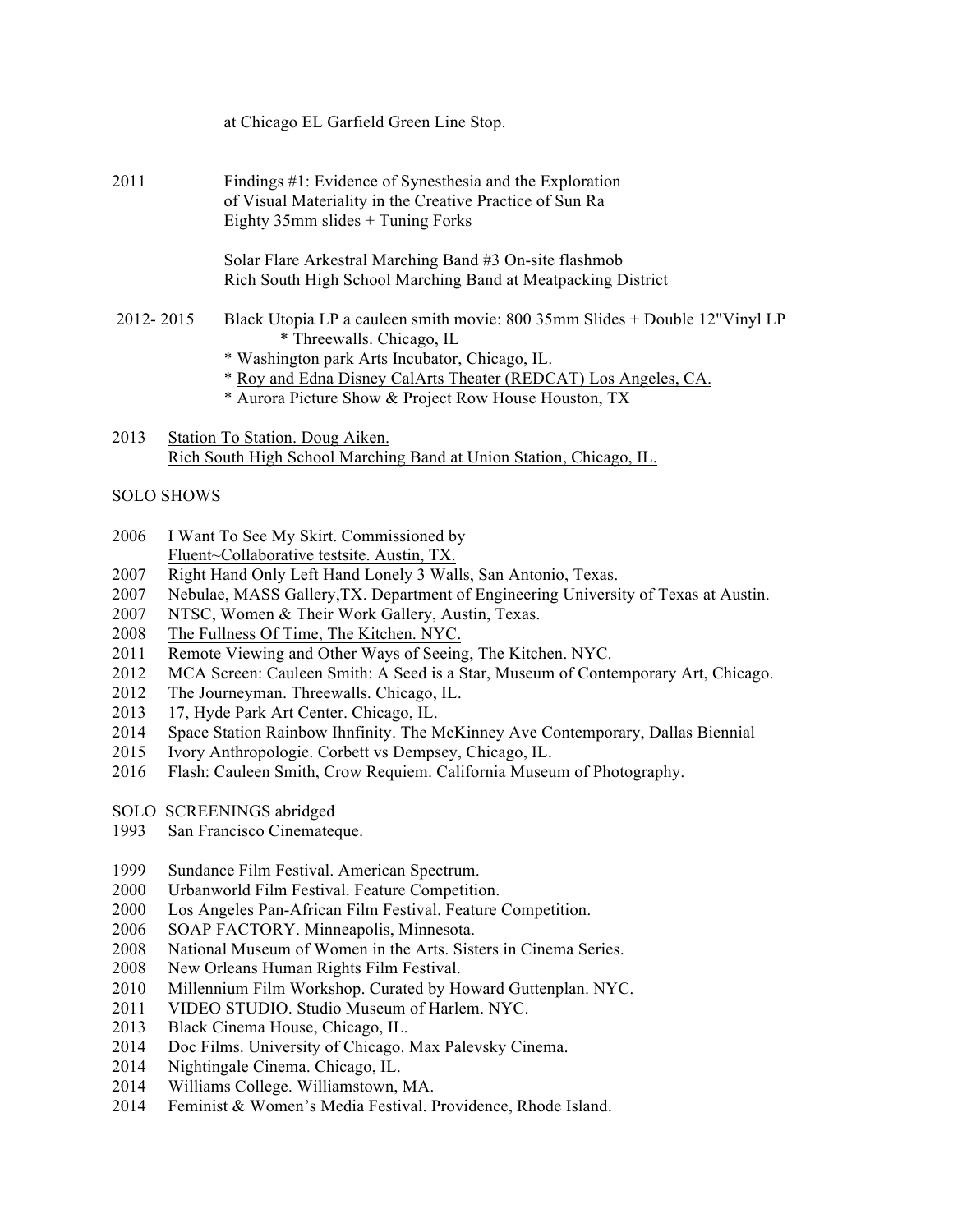- John L. Warfield Center for African and African American Studies and the Visual Arts
- Urban Video Project. Everson Museum, Syracuse New York.
- LA Film Forum. Museum of Contemporary Art, Los Angeles.

GROUP SHOWS abridged

- Flaherty Film Seminar.
- Yerba Buena Center for the Arts, San Francisco. Inaugural Show.
- "New History," Institute of Contemporary Art, Boston,
- "The Carbonist School Study Hall". Eyedrum Art and Music Gallery. Atlanta,Georgia.
- "You Were Never Here". Soap Factory. Minneapolis, Minnesota.
- "Boundless. Perception From Within." Dougherty Arts Center. Austin, Texas.
- "Texus Nexus." Contemporary Art Museum of Houston. August 2007.
- "Lone Star Video" The Center for Contemporary Art. Tel-Aviv, Israel.
- "Spectacle Spectacular." Light Industry. NYC.
- "City Stage." Contemporary Art Center, New Orleans, LA.
- "Cinema Remixed & Reloaded: Black Women Artists and the Moving Image since 1970." Contemporary Arts Museum, Houston, TX.
- "A Strange Land". Austin, TX. Creative Research Laboratory.
- "THE MOVING INDEX" Summer Edition. Produced by ART OFFICE.
- "Desire." The Blanton Museum of Art. Austin, Texas.
- "Summer Salon Series." Balboa Park San Diego Museum of Art.
- "Instruments of Resurrection." Roots and Culture Gallery. Chicago, IL.
- "Archival Impulse." Gallery 400, University of Illinois, Chicago.
- "Herstory Inventory." Kunsthaus Bregenz, KUB Arena. Bregenz, Austria.
- "Raw/Cooked:Ulrike Miller." Johnana Barbara Vogelstein Curator of Contemporary Art, Brooklyn Museum.
- "Feedback" Washington Park Arts Incubator.
- "Dissident Futures" Yerba Buena Center for the Arts, San Francisco, CA.
- "The Distance Between" Washington Park Arts Incubator, Chicago, IL.
- "Timing Is Everything" UCSD University Art Gallery. La Jolla, CA.
- "The Shadows Took Shape" Studio Museum of Harlem, New York, NY.
- "Working in Public" Decad, Berlin, Germany.
- "Future History: Cauleen Smith and Annette Wehrmann" D21, Leipzig, Germany.
- "a/wake in the water." Museum of Contemporary African Diasporan Arts. NY, New York.
- "Vertigo@Midnight." Pomona College.
- EN MAS': Carnival and Performance Art of the Caribbean. Contemporary Art Center, New Orleans, LA.
- Tirana Open 1. Tirana Albania.
- After Today. Gallery 400. University of Illinois, Chicago.
- The Freedom Principle: Experiments in Art and Music, 1965 to Now. MCA Chicago.
- "Cut-Up: Contemporary Collage and Cut-Up Histories through a Feminist Lens." Franklin Street Projects. San Francisco, CA.
- "Double Vision." Kate Werble Gallery. New York, NY.
- GROUP SCREENINGS abridged
- Sundance Film Festival.
- Philadelphia International Film Festival.
- London Film Festival.
- National Black Programming Consortium. 1993.
- Pan-African Festival, Milan Italy. 1994.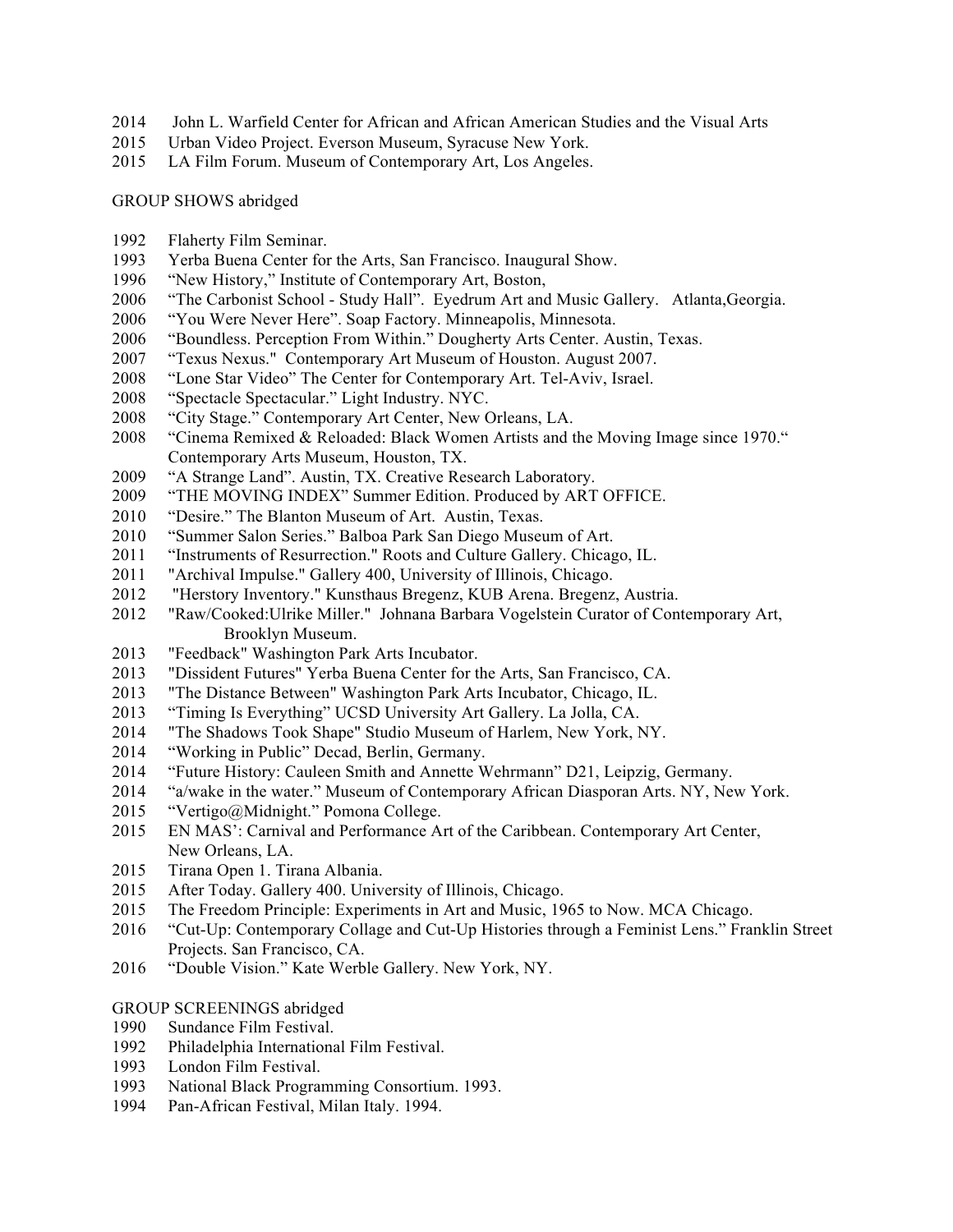- Bad Girls Show New Museum, NYC.
- Los Angeles County Museum Of Art: Bay Area Avant-Garde Film: Then And Now, 2001.
- "Race in Digital Space". Studio Museum of Harlem and M.I.T List Center for Visual Arts Center.
- Kunstkanaal, Netherlands Television.
- Cinema de Baile. Amsterdam, Netherlands.
- Anthology Film Archives. Canyon Cinema.
- Colorado University. STAN BRACKAGE SYMPOSIUM 2010.
- "Radical Light: Alternative Film And Video In The San Francisco Bay Area, 1945–2000." Touring 2011- 2012.
- Maysles Institute. Black X: African Diaspora Experimental Film Series.
- "Impulse to Archive." Los Angeles Film Forum at Museum of Contemporary Art.
- "Queer Sex Works: Money Power Sex." Jack H. Skirball Screening Series. REDCAT, Los Angeles.
- "Black Radical Imagination" Curated by Erin Cristovale and Amir George. Ongoing.
- "The Fourth Way" New Forms 13 Festival Vancouver, Canada.
- Feminist and Women's Media Festival. Brown University. Providence, RI.
- 'Speculation (elation 10): The Encountering." Communications University of China / NYIT.

### RESEARCH, EVENTS, PANELS, CONFERENCES, LECTURES (abridged)

- Black Filmmakers Foundation, Oakland, CA. Grants Juror.
- Film Arts Foundation, San Francisco, CA. Grants Juror.
- SXSW Narrative Competition Juror.
- SXSW Narrative Competition Selection Committee.
- Artist Talk. Jones Center for the Arthouse. Austin, Texas.
- ITVS Grants Juror.
- Reviewer. BloodBeats Volume 1. by Ernest Hardy. Red Bone Press.
- Artist Talk. Modern Art Museum of Fort Worth.
- Juror. LEF Foundation. Boston, MA.
- Guest Curator. Compact Space. "The Black Tower" UCSD MFA group show. Ongoing: CAROUSEL MICROCINEMA. Initiated in 2009, this roving Public Space Laboratory for the promotion and study of historical and contemporary time-based media.
- California Institute of the Arts, ARTIST-IN-RESIDENCE. April 12-16.
- UCSD Art History Graduate Student Conference. "What is Public Culture?" with Jordan Crandall, Kyong Park, and Teddy Cruz.
- Society for Film and Media Studies Conference. Panel participant for L.A. Rebellion Retrospective with Charles Burnett, Julie Dash, Billy Woodbury, and Barbara McCullough.
- Artist Talk. Sullivan Galleries. School of the Art Institute of Chicago.
- Carousel Microcinema in Chicago at Threewalls. Hosted by Kerry James Marshall.
- Art Matters Symposium. Los Angeles, California.
- Artist Talk. University of Illinois, Chicago. Gallery 400 Lecture Voices: Cauleen Smith "Survey of Work: History, Imagination and Cognitive Estrangement."
- Artist Talk. Creative Capital Board Retreat. New York, New York.
- UCIRA State of The Arts Conference. Research Presentation. U.C. San Diego.
- Roundtable Discussion: Cauleen Smith and Ruby LaToya Frazier. Studio Museum of Harlem.
- Carousel Microcinema in New York at The Kitchen in conjunction with REMOTE VIEWING.
- University of Indiana, Bloomington. Black Film Center Archive. Artist talk and screening.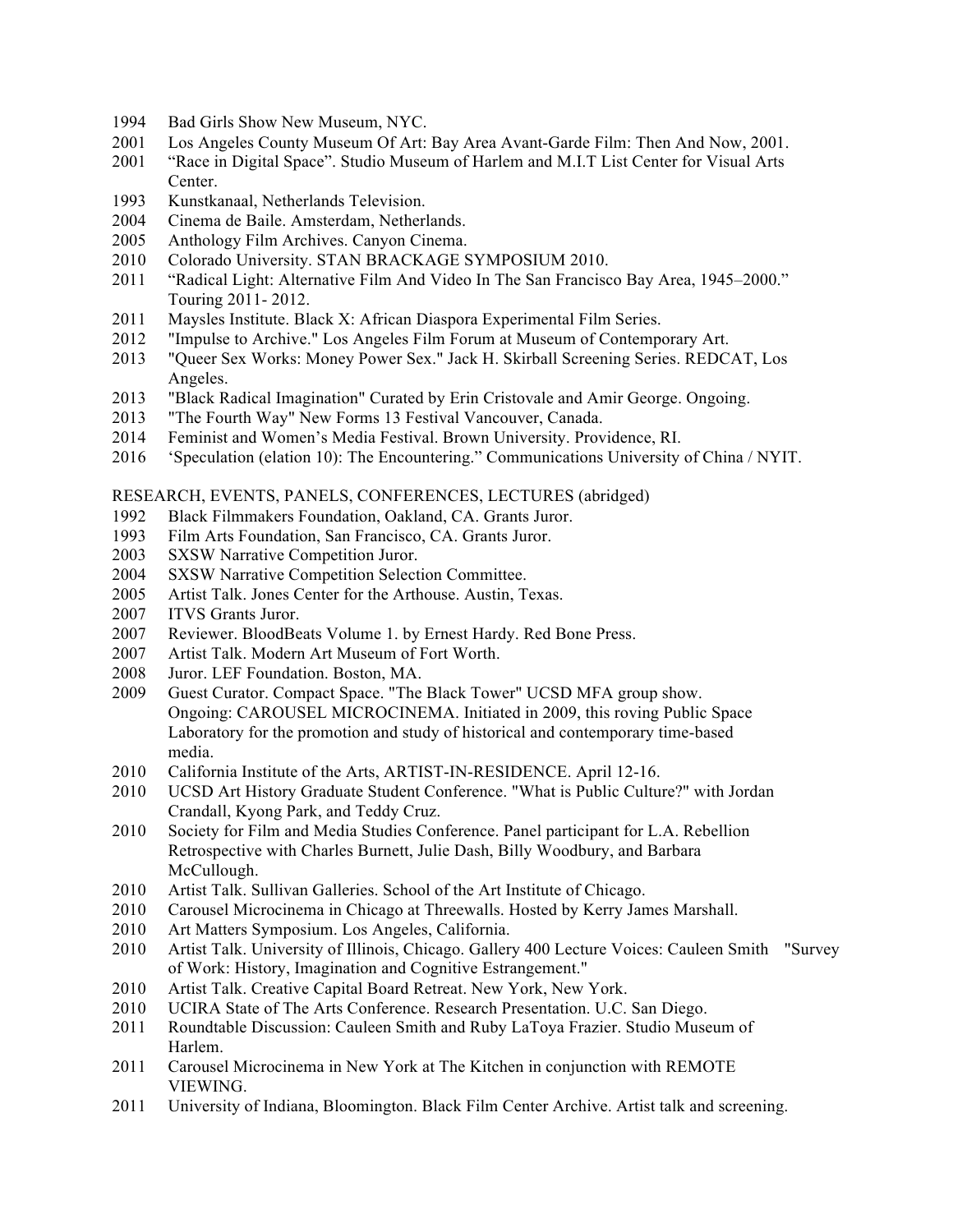- University of California, San Diego. Center for Research and Computing in the Arts. Panel discussion, "World Building and Contemporary Art" with Kim Stanley Robinson, Sheldon Brown, and Kris Kardambikis.
- "L.A. Rebellion: Creating a New Black Cinema" Symposium. Organized by Dr. Jacqueline Stewart and Dr. Allyson Nadia Field. UCLA Film and Television Archive. Pacific Standard Time: Art in L.A. 1945-1980. Some Semiotics of Larry Clark's Passing Through.
- 2012 New Museum, Skowhegan & White Columns present CONVERSATION #3. Cauleen Smith and Greg Tate present The Association for the Advancement of Creative Maladjustment in Cinema.
- Skowhegan School of Painting and Sculpture. Faculty Talk.
- Black Collectivities Conference. Respondent to Claire Tancons. Organized by Naomi Beckwith and Huey Copeland. Museum of Contemporary Art, Chicago and Northwestern University.
- Keynote Speech: Black Utopia LP a cauleen smith movie (an excerpt) Guelph Jazz Festival Colloquium: Sounding Futures. University of Guelph, Guelph, Ontario, Canada
- Art+Practice. Los Angeles with Hammer Museum.
- Columbia College. Chicago. Department of Design.
- UC Santa Crus. Department of Film and Digital Media
- University of Wisconsin, Milwaukee Department of Film
- University of Chicago Department of Visual Arts

## HONORS AND AWARDS abridged

- Special Merit Award, National Black Programming Consortium.
- Honorable Mention Best Feature Film, Hamptons Film Festival, "Drylongso"
- Urbanworld Film Festival. Awarded Best Feature Film.
- Winner. Independent Spirit Award Movado Someone To Watch. "Drylongso."
- Los Angeles Pan-African Film Festival. Awarded Best Feature Film.
- Urbanworld Film Festival, Best Feature Film, "Drylongso"
- Texas Exes Teacher of the Year. University of Texas Alumni Association
- Jury Award: Best Film. New Orleans Human Rights Film Festival.
- James D. Phelan Art Award in Film, Video, and Digital Media. San Francisco Foundation.
- Creative Capital Film Video Grantee
- Threewalls. Summer Artist Residency. Chicago, IL.
- University of California Institute for Research in the Arts. Director's Grant.
- University of California San Diego Academic Senate Research Grant.
- University of Chicago, Black Metropolis Research Consortium Research Fellowship.
- Vermont College of Fine Arts Visiting Artist, Summer Residency.
- Experimental Sound Studio Residency, Chicago, Illinois. Creative Audio Archive Research.
- Artist Award. National Alliance for Media Arts and Culture.
- Washington Park Arks Incubator Arts & Public Life Residency. Chicago, IL.
- 3Arts Chicago Artist Award. Unrestricted Grant.
- Foundation for Contemporary Arts. Unrestricted Grant. New York, NY.
- Urban Video Project. Lightwork. Syacuse, NY.
- Danish Jukniu First Prize Award at Tirana Open 1, Tirana, Albania.
- 2015 Artatia / Chicago Expo Award
- Rauschenberg Residency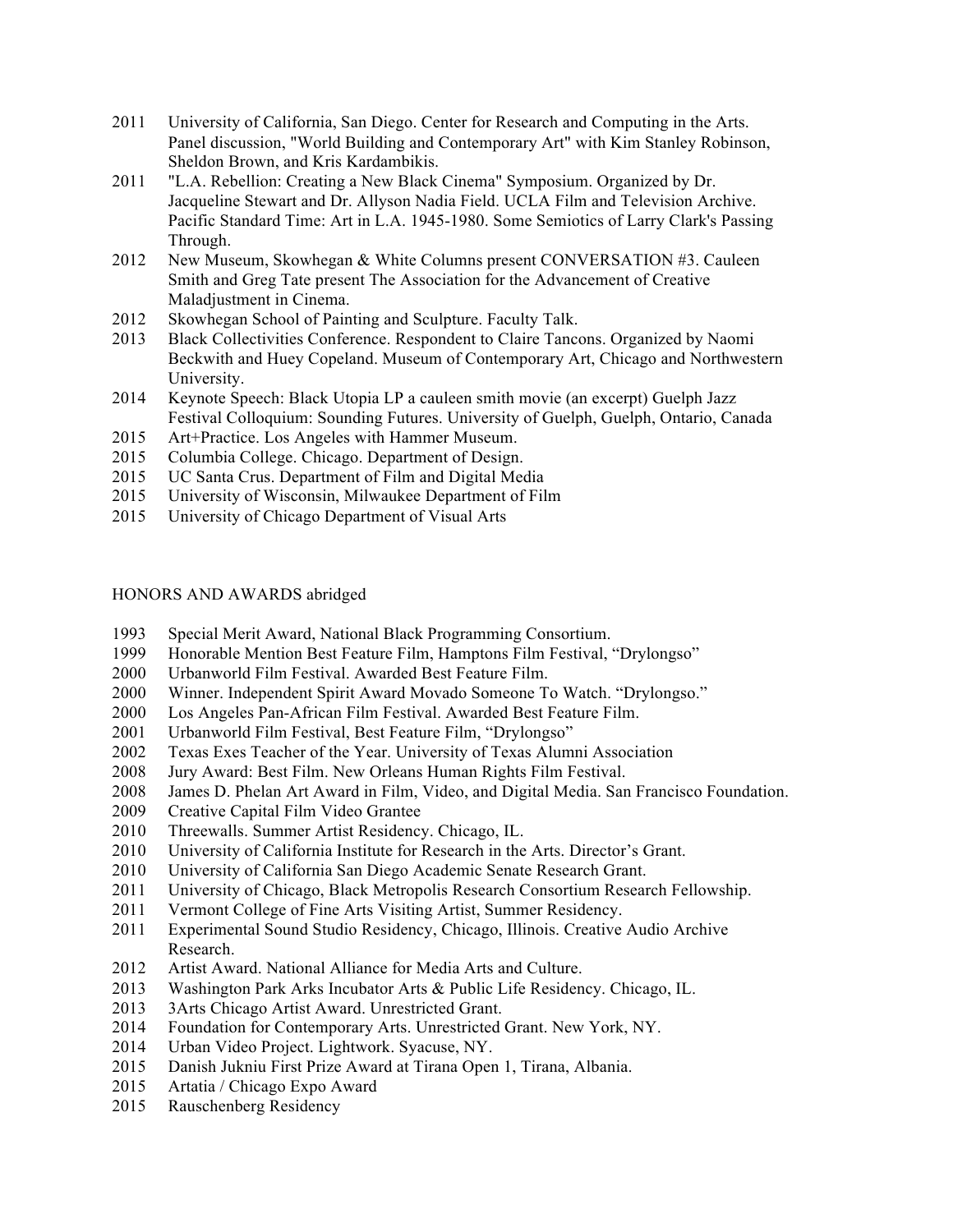### ARTICLES AND REVIEWS ABRIDGED

- Afterimage. Jesse Lerner. Flaherty Seminar.
- "Re-creating their media image: two generations of black women filmmakers." Cineaste. June 22, 1993. John Williams.
- A Critical Cinema Volume 3. Scott MacDonald. University of California Press.
- "New Histories," The Institute of Contemporary Art, Boston. Leah Gilliam. Page 58 68.
- "Tech Histories: Seven artists reflect on experimental media of the African Diaspora," Independent Film & Video Monthly, July. Erica Muhammad.
- "Not Just the Same Old Thing," Release Print, October. Cara Mertes.
- "A Filmmaker Shines: Cauleen Smith Debut." Sacramento Observer .
- "Reviews: Drylongso." October 26, 1998. Oliver Jones.
- "Looking out for Black Women," by Teresa Moore, San Francisco Chronicle Datebook, November 1, 1998.
- "Review: Drylongso." Hollywood Reporter 87 .
- "10 Directors To Watch." Variety.
- "Young Black Women are Film's Unlikely Topic." The Milwaukee Journal Sentinel . April 29, 1999. Elfrieda Abbe.
- "Oaklander's Film Well Received At Sundance". Oakland Post. February 10, 1999. Diane D. Urbani.
- "Desperate Measures," by Amy Taubin, The Village Voice , May 11, 1999.
- "Cauleen Smith," by Kate Haug, The Independent , April.
- "Face Off" Filmmaker Magazine, The Sundance Issue.
- "I Too Sing," L.A. Weekly, October 20-26, 2000 .
- "Twenty-five to Watch" Filmmaker Magazine .
- "Classroom cutups: 'Lampoon' schools students on Grade A comedy." Dallas Morning News . January 22, Karen Brooks.
- "Cauleen Smith and A. Van Jordan: I Want To See My Skirt, testsite". Artlies, Contemporary Art Journal.Issue 53. Ivan Lozano.
- "Cauleen Smith: NTSC" Austin Chronicle . NOVEMBER 2, 2007: ARTS. NIKKI MOORE.
- "NTSC". Catalog. Greg Tate. Women and Their Work.
- "Cauleen Smith: NTSC" Artlies, a Contemporary Art Journal . Issue 57. Till Richter.
- "The Angry Flood and the Stories in Its Wake." New York Times . Lim, Dennis. August 15, 2008.
- "Cinema Remixed & Reloaded: Black Women Artists and the Moving Image since 1970." Barnwell-Brownlee, Andrea 195 pages. Hardcover. 2008.
- "Science Fiction As A Survival Tactic: On Cauleen Smith's The Fullness Of Time." Left Turn. Gumbs, Alexis Pauline. January / February 2010. Issue 35. Pg. 18.
- Radical Light: Alternative Film and Video in the San Francisco Bay Area, 1945 2000.
	- Steve Anker, Cathy Geritz, and Steve Seid. Berkeley: University of California Press, 2010. pp. 161, 270-272, 303.